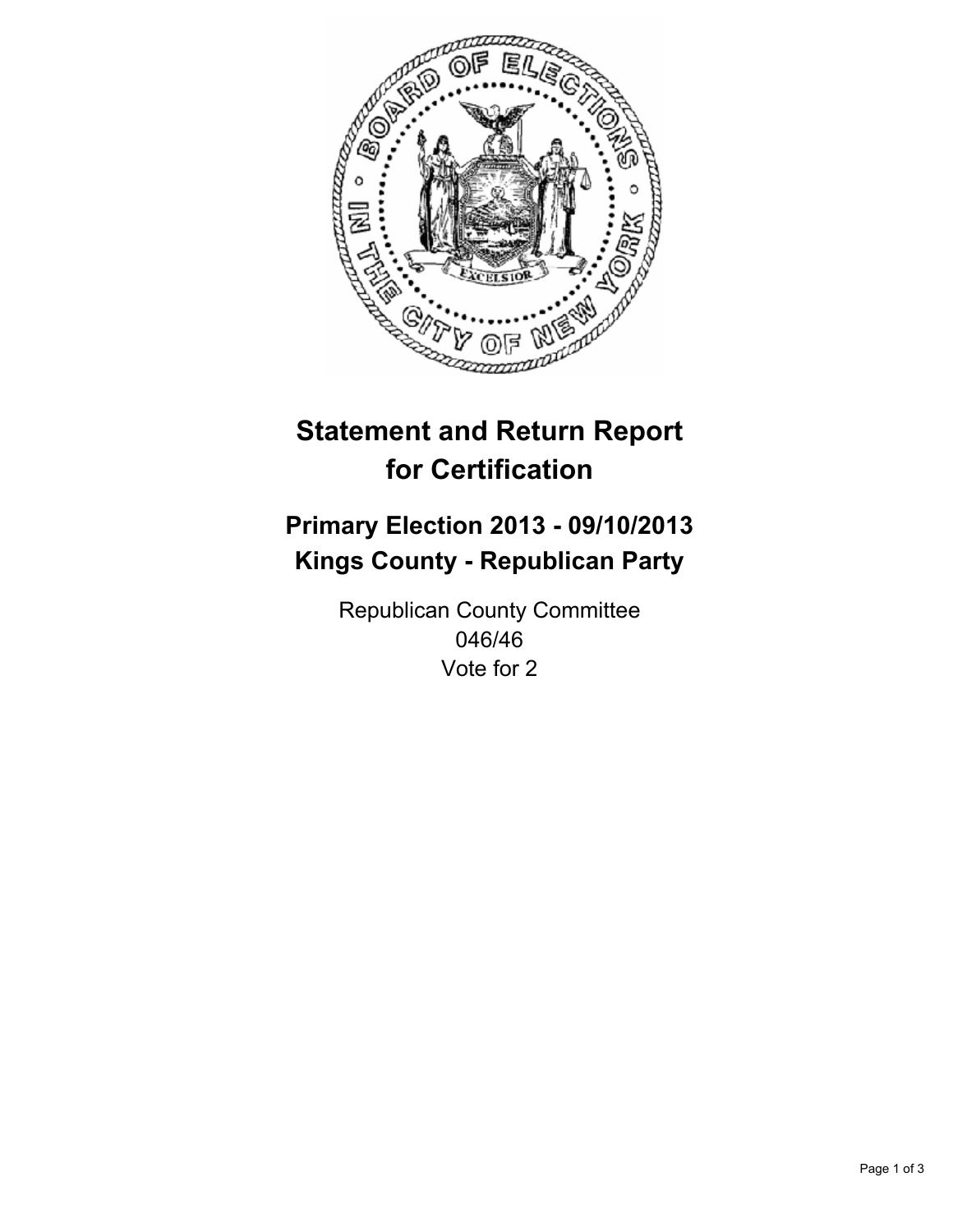

## **Assembly District 46**

| <b>EMERGENCY</b>      | 0        |
|-----------------------|----------|
| ABSENTEE/MILITARY     | $\Omega$ |
| <b>FEDERAL</b>        | 0        |
| SPECIAL PRESIDENTIAL  | 0        |
| AFFIDAVIT             |          |
| <b>INNA YESELSON</b>  | 44       |
| NADEZHDA YESELSON     | 12       |
| <b>ESTER BALYASNY</b> | 18       |
| SERAFINA NEMIROVSKAYA | 37       |
| <b>Total Votes</b>    | 111      |